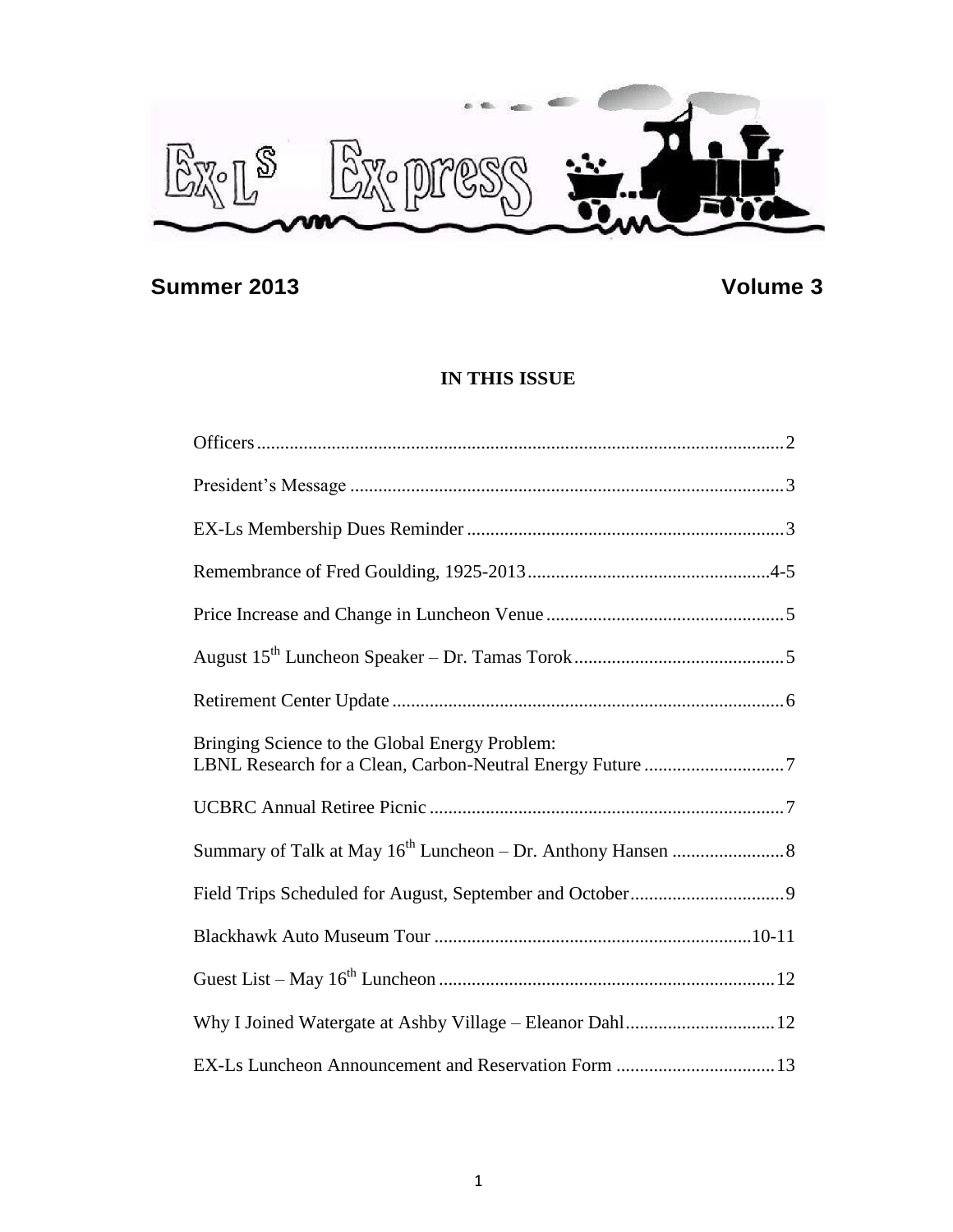#### **EX-Ls EXPRESS – Summer 2013**

Published Quarterly at the end of January, April, July, and October Editor: Louise Vogelsberg *Deadline for Newsletter submittals is 7 days after the Board meeting.*

#### **EX-Ls BOARD OF DIRECTORS**

| President:                         | Joseph Jaklevic           |
|------------------------------------|---------------------------|
| 1 <sub>st</sub> Vice President:    | <b>Trudy Forte</b>        |
| 2 <sub>nd</sub> Vice President:    | Connie Grondona           |
| Secretary:                         | Karen Springsteen         |
| Treasurer:                         | <b>Kay Bristol</b>        |
| Membership:                        | Patti Power-Risius        |
| Activities:                        | Vicky Jared               |
| <b>LBNL</b> Liaison:               | <b>Armando Viramontes</b> |
| <b>CUCRA/AROHE Representative:</b> | Janis Dairiki             |
| <b>UCBRC</b> Policy Board:         | <b>Richard Sexto</b>      |
|                                    | Joe Jaklevic              |
| <b>UCBRC</b> Liaison:              | Patrick Cullinane         |
| Editor EX-Ls EXPRESS:              | Louise Vogelsberg         |
| Webmaster – www.lbl.gov/ $EX$ -Ls  | <b>Richard Baker</b>      |

#### **PAST PRESIDENTS**

| Rollie Otto $-2011$  | Ken Mirk – 1999             |
|----------------------|-----------------------------|
| Richard Sextro-2010  | Paul Hernandez - 1998       |
| Don Grether $-2009$  | Clay Sealy - 1996-1998      |
| Jose Alonso $-2008$  | Igor Blake - 1994-1996      |
| Janis Dairiki – 2007 | Conway Peterson - 1992-1994 |
| John Kadyk $-2006$   | Howard Browne - 1990-1992   |
| Gene Binnall - 2005  | Ethel Skyrdlinski - 1989    |
| $Sig Rogers - 2004$  | Al Amon - 1988              |
| Bob Fulton $-2003$   | Ken Lou $-1987$             |
| Bob Birge $-2002$    | Virginia Cherniak - 1986    |
| Per Dahl - 2001      | Bill Bigelow - 1985         |
| Tom Beales $-2000$   | Ted Bowers - 1981-1984      |
|                      |                             |

#### **WELCOME NEW MEMBERS THIS QUARTER**

Tony Linnard Martin Pollard Nancy Brown Phil Phythian

#### **EX-Ls Honorary Life Members**

Shirley Ashley Inge Henle Esther Colwell Bud Larsh

#### **2013 CALENDAR OF BOARD MEETINGS & LUNCHEONS**

| <b>Board:</b> | Luncheons:  |  |
|---------------|-------------|--|
| April 11      | May16       |  |
| July 11       | August 15   |  |
| October 10    | November 21 |  |

Board Meetings start at **3:00 p.m.** on the dates listed above, usually in 54-130B (that's in the conference room addition to Perseverence Hall at the Cafeteria) at the Lab, but subject to change at the last minute, so check with a Board member if you plan on attending. We welcome attendance by interested members.

#### **OFFICE ADDRESS:**

**Our mailing address is:** LBNL EX-Ls 1925 Walnut Street #1550 Berkeley, CA 94720

**Photo Site:** http://picasaweb.google.com/exLpics

**Photo Czar:** Ned Dairiki

**Website:** [www.lbl.gov/EX-Ls](http://www.lbl.gov/EX-Ls)

**Webmaster:** Richard Baker [\(xrobaker@comcast.net\)](mailto:xrobaker@comcast.net)

# **MEMBERS DECEASED IN 2013**

Dick A. Mack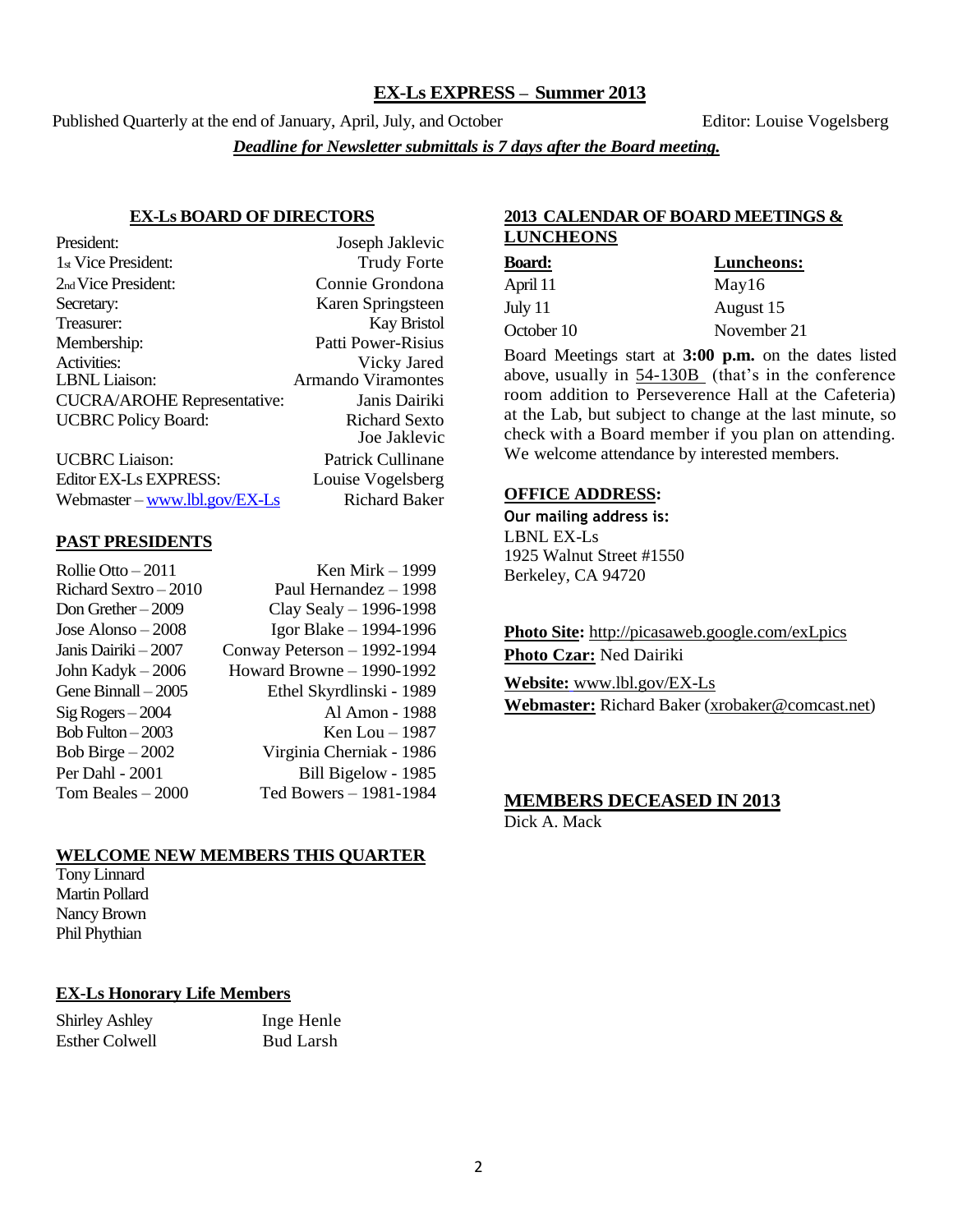#### **PRESIDENT'S MESSAGE Joseph Jaklevic**

This has been a relatively quiet summer in terms of critical EX-Ls issues. I have taken advantage of the lull by being absent from the most recent Board meeting. However, Trudy Forte and colleagues did a professional job of steering the ship in my absence.

An important event that is explained elsewhere in the newsletter is the change in venue and cost for the quarterly luncheons. This has been discussed previously and it was determined that it is time to reevaluate our commitment to Spenger's as one of our choices. The proposal to drop Spenger's and move to the Berkeley Yacht Club will help guarantee a good experience at a competitive cost going forward. I hope that our membership agrees. In my opinion (shared by others) the caterer that Vicky has hired for the occasion does an outstanding job.

Also at the recent meeting, the Board voted to allocate our annual charitable donation of \$1000 to the Community Resources for Science (CRS). This is a local organization that does a very cost-effective job of fostering science education in surrounding communities. We contributed a similar amount last year. Janis Dairiki has done a good job of reviewing the activities of this charity and points out that last year there was a 20% growth in the number of teachers, students, and scientists engaged in the outreach effort. It is felt that this particular charity is a fitting recipient of the EX-Ls charity in that it is focused on the science education of local youths. Those interested in learning more about CRS can visit their website: http://www.crscience.org/. There you will learn that the EX-Ls join an impressive list of local contributors who also help to support this organization.

Janis is also our representative to the Council of UC Retiree Associations (CUCRA). As I have pointed out in a previous message, our participation in CUCRA is an important activity that enables us to learn about the experiences of our peers in retirement throughout the entire UC system and remain aware of important issues that may impact EX-Ls members. In her report to the Board, Janis pointed out that one of the topics discussed by the incoming president of the organization was the encouragement of increased participation from retirees of the three UC affiliated national labs. We will keep our membership informed of developments in this area.

There has also been a follow-up to the changes in retirement procedures at the Lab that were discussed previously. Armando Viramontes, Lab liaison person to the EX-Ls, reported that the Lab has agreed to include a letter of introduction from the EX-Ls president to be included in the exit packet provided to new retirees. This will be a key part of our efforts to continue to recruit

new members to our organization as they enter into retirement. It has been pointed out by Patti Powers-Risius, our membership chair, that this year's membership is lower than previous years. Part of this, we hope, is due to a slow response in dues payment from our previous membership which should be corrected by reminders from Patti and others. At the same time, we encourage our active members to contact friends, particularly recent retirees, whom you feel might benefit from learning more about EX-Ls membership.

I also remind our membership that this is the time of year when we actively recruit candidates for office and participation in committees. A committee chaired by Connie Grondona will be responsible for forming the new slate of candidates - particularly the choice of the next 2nd vice-president. EX-Ls members are encouraged to suggest possible candidates, including themselves. As always, I exhort the membership to appreciate the fact that we are all volunteers and that the organization requires the next generation of officers and potential committee members to step forward.

Finally, I have a personal message to share. Fred Goulding, whom many of us knew, passed away on July 2. I was privileged to have been able to work closely with him over most of my career. Many EX-Ls also either worked with him or knew of him through his extensive contributions to the Lab. A tribute to his memory is included elsewhere in the newsletter.

# **EX-LS MEMBERSHIP DUES REMINDER**

If you are an EX-Ls member who keeps forgetting to send in the EX-Ls annual \$15 membership dues, *the extended deadline is August 30. If the dues are not received by then, your name will be dropped from the membership roster.* In addition to the opportunity to socialize amongst friends at the quarterly luncheons and various activities, the EX-Ls endeavor to keep retirees linked to the Lab by informing us of upcoming events. All LBNL retirees are also eligible for UCB Retirement Center (UCBRC) programs.

The \$15 dues can be mailed to:

**LBNL, EX-Ls 1925 Walnut St. #1550 Berkeley, CA 94720-1550**

If you have any questions, please call Patti Powers-Risius at 510-525-9045 or email [pattijac@icloud.com.](mailto:pattijac@icloud.com)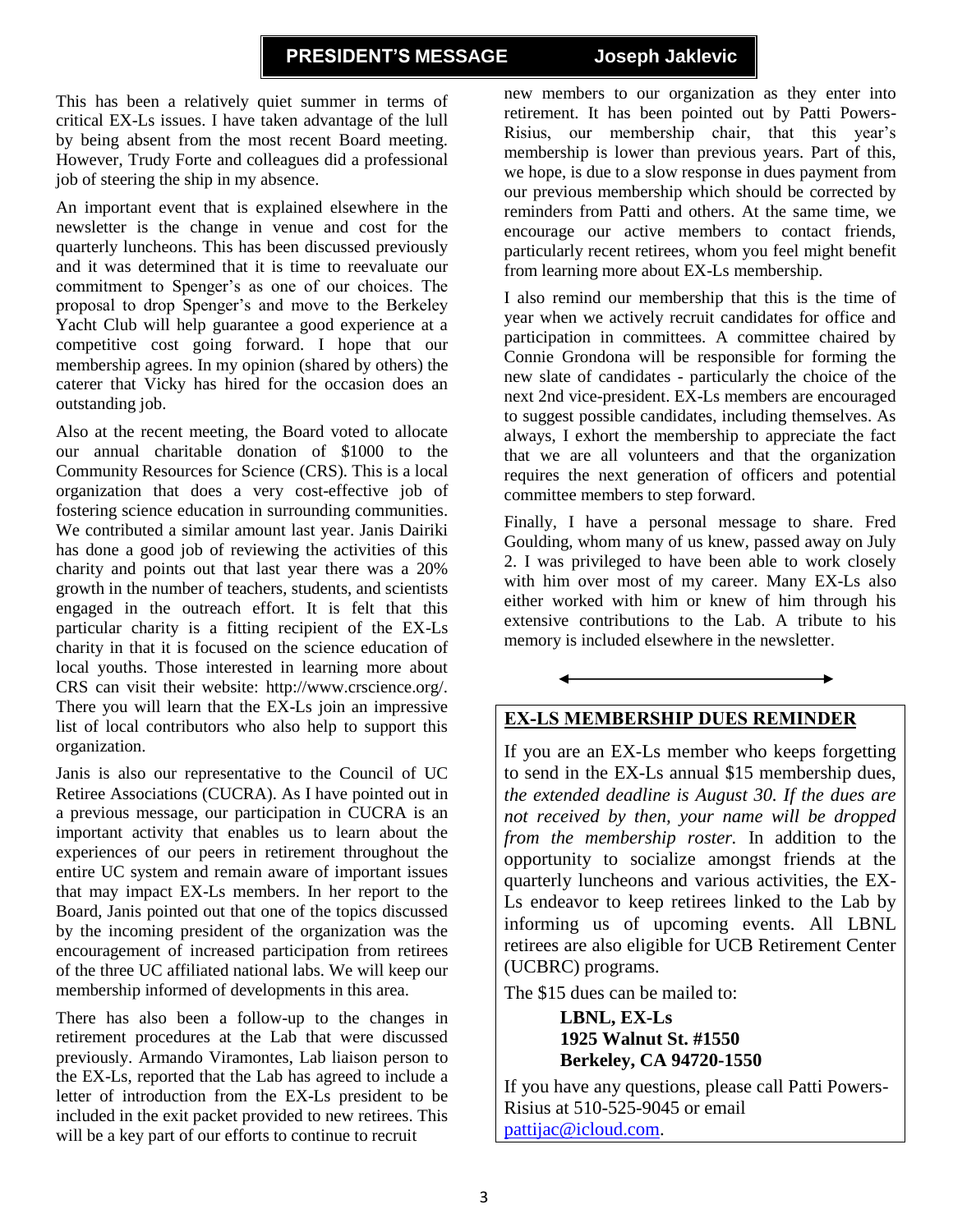# **REMEMBRANCE OF FRED GOULDING, 1925 - 2013**

Fred Goulding, Emeritus Distinguished Staff Senior Scientist, passed away on July 2, 2013. He was 88 years old. He was a staff member at the Lab from the early 1960's until his retirement in 1991.

Fred, a native of England, began his electronics career as a young graduate working on radar during World War II. He later moved to Canada where he was involved in the development of nuclear instrumentation for the Chalk River Laboratories, a Canadian nuclear research facility. While at Chalk River, where he eventually became head of the electronics group, Fred developed the expertise in nuclear particle detection which was to become a unifying theme of his long and distinguished career. In the early 1960's, Fred was recruited to the Laboratory and joined the staff of what was then the Nuclear Chemistry Division as a group leader for electronic instrumentation.

This was a particularly dynamic period in Laboratory history. The 88-Inch Cyclotron had recently been commissioned, the search for transuranic elements was actively being pursued at the HILAC, and the Bevatron was at the peak of its productivity as a premier facility for elementary particle physics. Fred's familiarity with electronics for experimental physics was a particularly welcome addition to the Laboratory.

This was also a time when semiconductor devices were first being introduced into the world of experimental physics. Fred's demonstrated experience in electronic circuit design using discrete transistors was rapidly exploited with his development of state-of-the-art pulse processing systems for nuclear measurements. Semiconductor diodes for nuclear particle detection were also under active investigation at a number of institutions. Fred was quick to contribute his talents to emerging detector research projects within the Lab. Success in the design and fabrication of silicon diodes was quickly achieved. These became critically important tools for the study of nuclear reactions at Laboratory accelerators. Subsequent developments in the fabrication of lithium drifted germanium detectors revolutionized gamma-ray spectroscopy. Also significant was the design of low-noise preamps and pulse shaping networks needed to exploit the unique features of semiconductor diode detectors. As a consequence of the contributions by Fred and his colleagues, the Lawrence Radiation Laboratory quickly became recognized as one of the world leaders in the exploitation of these new technologies and Fred's international reputation emerged.

Fred's importance to the Lab was also highlighted by the contributions he made through direct support of nuclear physics research staff. Custom radiation detection and pulse processing systems designed by Fred and his

colleagues enabled sophisticated experiments unique to the Lab. Goulding-designed electronic modules were a common sight in the experimental counting areas throughout the Lab. Fred was frequently cited by Laboratory research staff as a major contributor to the success of a variety of research projects.

Over the next several decades, Fred continued in his leadership role in the area of nuclear instrumentation and measurement science. He was quick to recognize emerging areas of science and technology likely to be important to experimental science. Under his guidance, the Laboratory developed a strong program in Ge materials and detector technology culminating in the development of large-volume, high-purity Ge gammaray detectors. These have become the standard in the industry with application in fields as diverse as medical imaging, gamma-ray astronomy and homeland security. Silicon x-ray detectors, whose development was likewise facilitated through Fred's efforts, are also widely used in analytical x-ray spectroscopy for environmental monitoring and other applications.

As Fred's career success continued, his role expanded to that of Department Head for Measurement Science within the Engineering Division. The title was chosen by Fred to reflect his conviction that much of the science involved in experimental physics lay in the development of sophisticated tools with which to perform the measurements. In addition to his continuing interest in detector technology, Fred's responsibilities included oversight of larger groups involved in instrumentation for initiatives such as the early Time Projection Chamber and Keck Telescope among others. Given his depth of knowledge of physics and engineering concepts, Fred was able to understand the fundamental issues involved at a depth exceeding that of typical managers. He was also instrumental in supporting the introduction of modern computer technology and integrated circuit design into the portfolio of techniques available to Lab researchers.

In spite of Fred's long and productive research career, his most enduring legacy might well be the generations of young scientists, engineers and technical staff whom he mentored and inspired. Fred was a leader who was quick to share his ideas with others and was committed to the success of those who worked with him. As most good scientists, he was able to communicate his insights to a diverse audience. His creative approach to problem solving served as a model for others to emulate. Many of his proteges remained in the Laboratory for the duration of their careers, others moved on to success in academia, industry and other national labs. All carry with them a strong sense of respect and gratitude for Fred's contribution to their careers. (continued on Page 5)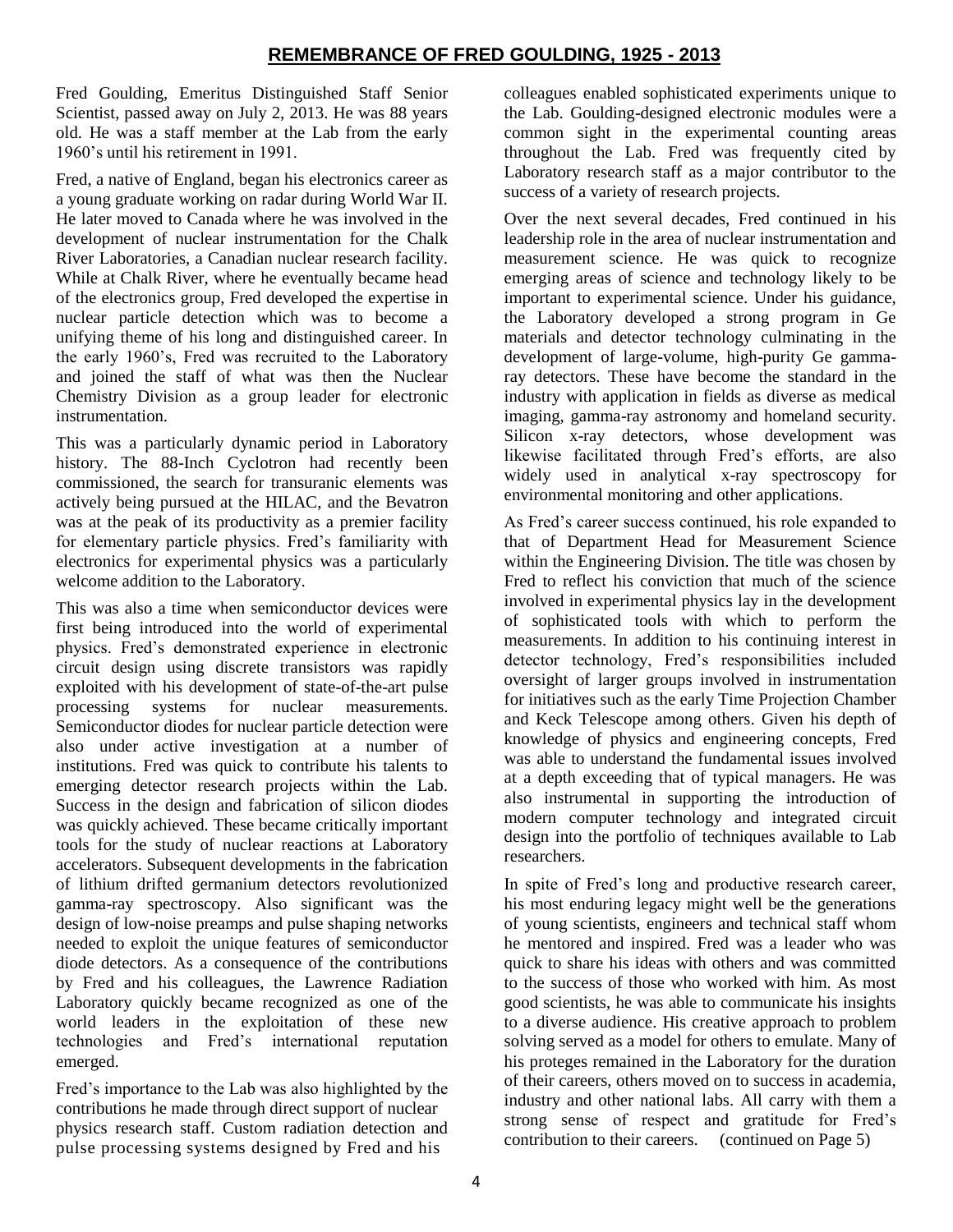#### **REMEMBRANCE (continued)**

In a Lab where the expectation for excellence remains high, Fred still stands out among most of his peers as a unique individual who contributed to the success of the Lab in ways too numerous to chronicle. He contributed technically to a diverse range of programs that covered most aspects of the Lab's mission. He won the respect of a diverse group of collaborators with whom he worked and the gratitude of the dozens of colleagues whose careers he enhanced. His achievements were recognized across the international scientific community. He was one of a handful of researchers who has been honored by the Lab with the classification of Distinguished Staff Senior Scientist.

Fred retired from the Lab in 1991. However he remained active in research for many years afterward enjoying his new freedom from responsibility to pursue his own research interests. He is survived by his wife Eve and son, Derek.

Joseph Jaklevic

#### **PRICE INCREASE AND CHANGE IN LUNCHEON VENUE**

Since the beginning of 2007 EX-Ls members have paid \$25 per person to attend our luncheons. For the past year we have been losing money relative to previous years. This is due to the increase in rental and food costs for both Spenger's and the Berkeley Yacht Club (BYC). For a limited time, the EX-Ls Board of Directors voted to cover the shortfalls by drawing against the EX-Ls general fund. However, we have been losing money at a rate that is adversely impacting these funds. Every effort has been made to maintain the lowest possible cost at these events and/or find other locations that would allow us to keep the cost at \$25. Unfortunately, other facilities located within a reasonable proximity to the Lab and Berkeley and can accommodate 80 guests charged higher rates than what we currently pay. Therefore, the Board has voted to increase the luncheon rate to \$30/person beginning with the August luncheon.

Many members have expressed their displeasure with the food quality, quantity, service and general costs at Spenger's. Vicky Jared has met several times with the Spenger's General Manager and Banquet Manager to correct these issues, but to no avail. At the last luncheon even coffee and tea were not served. Therefore, the Board has decided to cancel this upcoming luncheon at Spenger's and meet at the BYC. The BYC offers a more relaxed atmosphere to visit with friends and co-workers, free parking and well prepared food. We have plenty

of volunteers who can assist those who have difficulty with the buffet service. We will keep searching for a possible alternate location (e.g. Hs Lordships) and we are open to your suggestions regarding other alternatives. For now, the next two luncheons will be at the BYC.

We hope you will continue to come to these luncheons and still consider them an entertainment bargain. Thank you.

# **LUNCHEON SPEAKER AUGUST 15, 2013 Speaker**: **Dr. Tamas Torok Title**: **Beauty and the Beast**

Tamas Torok, a microbiologist with Berkeley Lab will talk about his journey, *i.e*., about serendipity in science, microbial diversity, probiotics and bioweapons. Microbes are his specialty, be it microbes from the deep frigid waters of Lake Baikal in Siberia or microbes deep in our gut. He has an intimate knowledge of microbes such as ancient ones found in amber and more recent ones able to survive high radiation from the Chernoblyl Exclusion Zone that he will share with us. Some microbes are beauties and some (think bioweapons) are beasts.

Tamas Torok is a Staff Scientist in the Earth Sciences Division, Ecology Department. He has been a microbiologist for 42 years, half of that time with LBNL. The past 17 years he has been involved with DOE's non-proliferation program that seeks to engage former weapon scientists. The program, which he now manages for Berkeley Lab, besides the bench work, has opened avenues that he never dreamed of. He plans to talk about the various joint research projects he has been involved in within the US and beyond.

Tamas received his bachelor's and master's degree in food sciences from Humboldt University, Berlin, Germany and his Ph.D. degree in microbiology from the University of Szeged, Hungary. He has numerous papers in the field of biodiversity of microorganisms and is recognized internationally for his contributions to the field.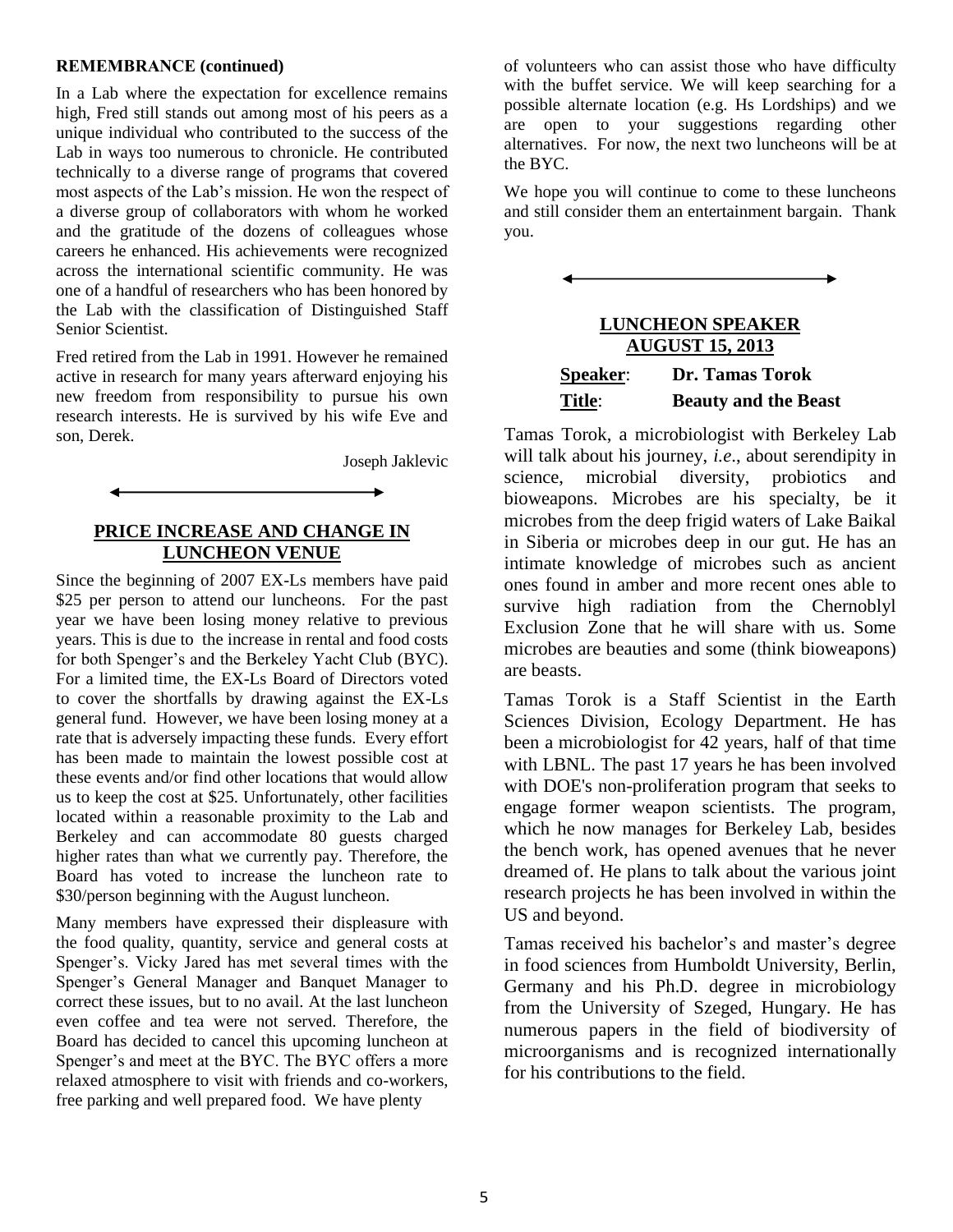# **RETIREMENT CENTER UPDATE**

We hope your summer has been a fun, relaxing and renewing time. As you will read below, the Retirement Center's programming for the fall will be especially interesting to Lab retirees. We hope you will join us as we endeavor to offer Lab retirees programming to support your curiosity, wellbeing and creativity and support your connection to the campus.

### **Upcoming Learning In Retirement Series – Watch Fall Center Newsletter for More Details**

#### *Future of the California Forests*

Keith Gilless, PhD, Dean of the College of Natural Resources and Professor in the Department of Environmental Science, Policy and Management and Agriculture and Resource Management will speak. The two-hour session in September will be held at the UC Berkeley Botanical Garden. Dr. Gilles is also the Chair of the California Board of Forestry and Fire Protection.

*Bringing Science to the Global Energy Problem: LBNL Research for a Clean, Carbon-Neutral* 

*Energy Future*

See next page for full coverage of this series of lectures.

# **An H2O Picnic**

The Center held its annual retiree picnic in Tilden Park on June 25. The normal summer, dry weather was not to be. In the midst of continuous rain and wind, 60 hearty retirees, including a contingent of Lab retirees, braved the elements for what turned out to be a fun time with good food and great company. Lab retirees were particularly helpful this day as they pitched in with the setup of several tents, applied the highest scientific principles to gently drain collecting water on tent tops, and stayed to help with the clean-up. Thank you Lab retirees!

# **New UCB Chancellor Dirks Inauguration**

On November 8 at 3:00 p.m. in Zellerbach, Chancellor Nicholas Dirks will be inaugurated. Retirees are welcome to attend this event. When arrangements are finalized, the Center will inform all retirees so they have the opportunity to participate in the event.

# **Passion and Purpose:**

#### **Transforming Retirement 2**

Some of you remember the excellent full day retiree conference held in May 2012. Robert Reich was the

keynoter. A Center planning committee has begun work on the next conference, scheduled for May 2014. The month of May is chosen for this major event as it is Older Americans Month in the US. The month is a time to recognize the contributions and achievements of older Americans. If there are topics you want on the conference agenda, please send your ideas to me at [pcullinane@berkeley.edu.](mailto:pcullinane@berkeley.edu)

#### **Fidelity's New Guidance Consultant Service**

In addition to Fidelity drop in sessions at the Center and Quarterly Market Update sessions, check out Fidelity's new Guidance Consultants service. Consultants can meet with you at your convenience - either over the phone or in person. Confidential meetings at the Center are also arranged. To schedule a one-on-one consultation, call 1-800- 558-9182 or go online to http:ucfocusonyourfuture.com.

#### **Fall Open Enrollment**

The Center has heard that an open enrollment session will be held on campus on Nov. 13. More detail is not available at this time. However, there may be significant changes in benefits announced. The Center is advocating for a separate open enrollment session for retirees. The fall newsletter and/or Center email alerts will provide more information as it is known.

# **Email Addresses**

If the Center has your email address, then we can be sure you are included in email alerts about developments, like open enrollment, that impact the lives of retirees. You can share your email address with the Center by calling 510-642-5461 or writing to [ucbrc@berkeley.edu.](mailto:ucbrc@berkeley.edu)

# **Retiree ID Card**

Your retiree ID card gives you access to many campus discounts, use of the campus libraries and other services. The card is free. If you do not have one, call or email the Center or drop by the office between 1 and 4pm any workday.

You are always welcome in our offices. We are conveniently located at 1925 Walnut St. in Berkeley.

Be well!

Patrick Cullinane, Director UCB Retirement Center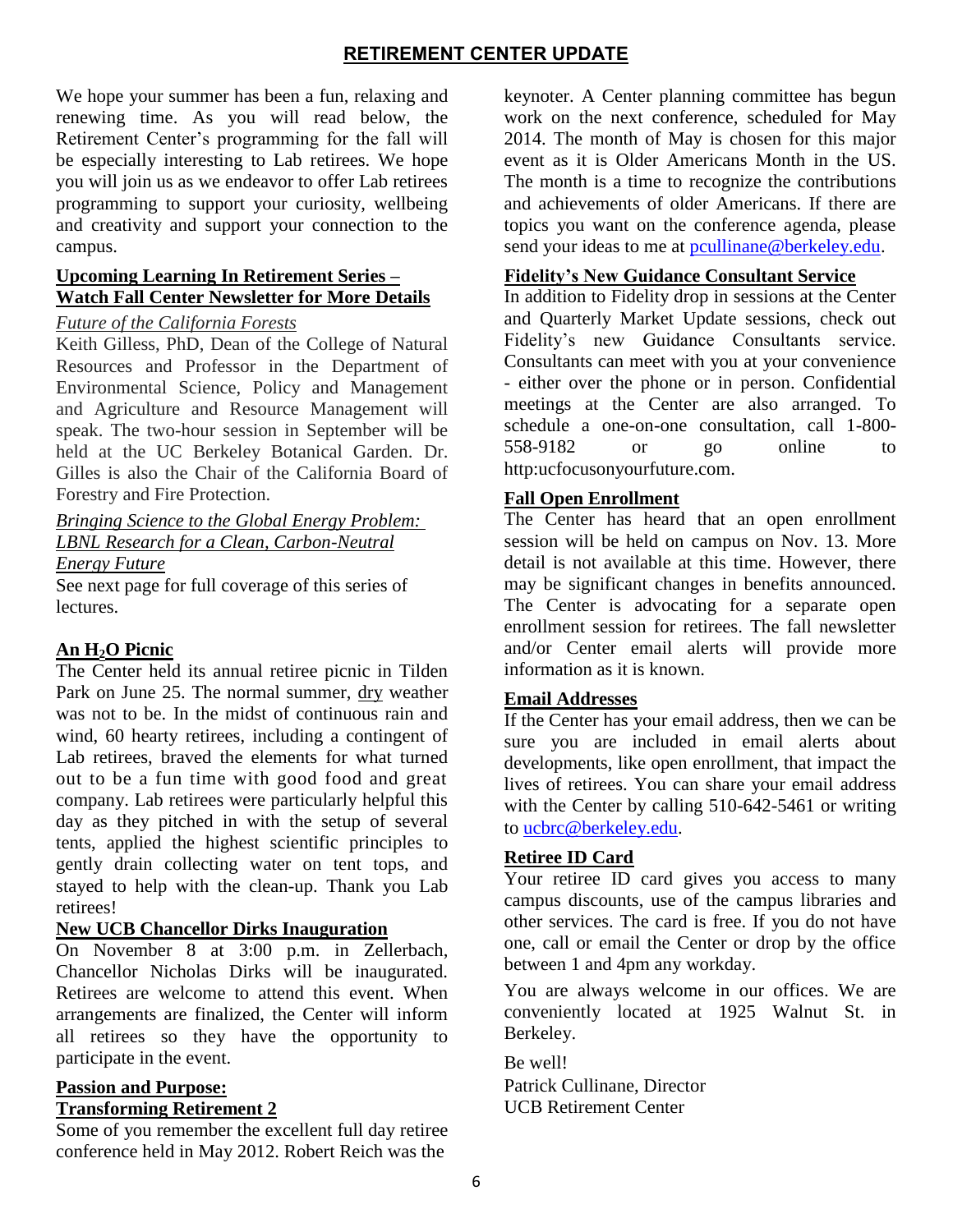# **Bringing Science to the Global Energy Problem: LBNL Research for a Clean, Carbon-Neutral Energy Future**

Berkeley Lab's Carbon Cycle 2.0 Initiative will be featured in a series of lectures hosted by the UC Berkeley Retirement Center as part of its Learning in Retirement series. Carbon Cycle 2.0 is a Berkeley Lab effort to stimulate innovative, crossdisciplinary research to accelerate the development of a carbon-neutral global energy system.

The weekly series begins on October 8, 2013 with a lecture by Berkeley Lab Director Paul Alivisatos who will describe this initiative as well as discuss other lab research programs and plans. On October 15, Frances Houle, Department Head at the Joint Center for Artificial Photosynthesis and Blake Simmons, Vice President of the Deconstruction Division of the Joint BioEnergy Institute will discuss next-generation renewable fuels. On October 22, Nan Zhou, Deputy Group Leader of the China Energy Group and Mary Ann Piette, Building Technology and Urban Systems Department Head will discuss emerging trends in energy efficiency research both domestically and in China. The series will conclude on October 29 with a discussion on bringing energy and other life-improving technologies to emerging economies by Ashok Gadgil, Environmental Energy Technologies Division Director and Shashi Buluswar, Executive Director of the LBNL Institute for Globally Transformative Technologies.

More details, including sign-up information, will be available in the Fall 2013 *CenterPiece*, the Retirement Center Newsletter.

# **UCBRC ANNUAL RETIREE PICNIC**

On June 25, the UCB Retirement Center held its third annual Retiree Picnic. Fighting rain and fog, 60 retirees, including many EX-Ls members, made their way to the Padre Picnic site in Tilden Park to enjoy good food and great company.

The weather made for a cozy event, with attendees huddling together under pop-up tents and warming their hands over the BBQ. Retirees provided delicious desserts and appetizers (my favorite were the jalapeno poppers – just the thing for a cold, blustery afternoon!), and shared a sense of camaraderie and determination.

Thank you all for braving the elements and joining us for a soggy and fun afternoon. We promise to do our best to pick a sunny day next year!

Summer Scanlan Project Manager UC Berkeley Retirement Center



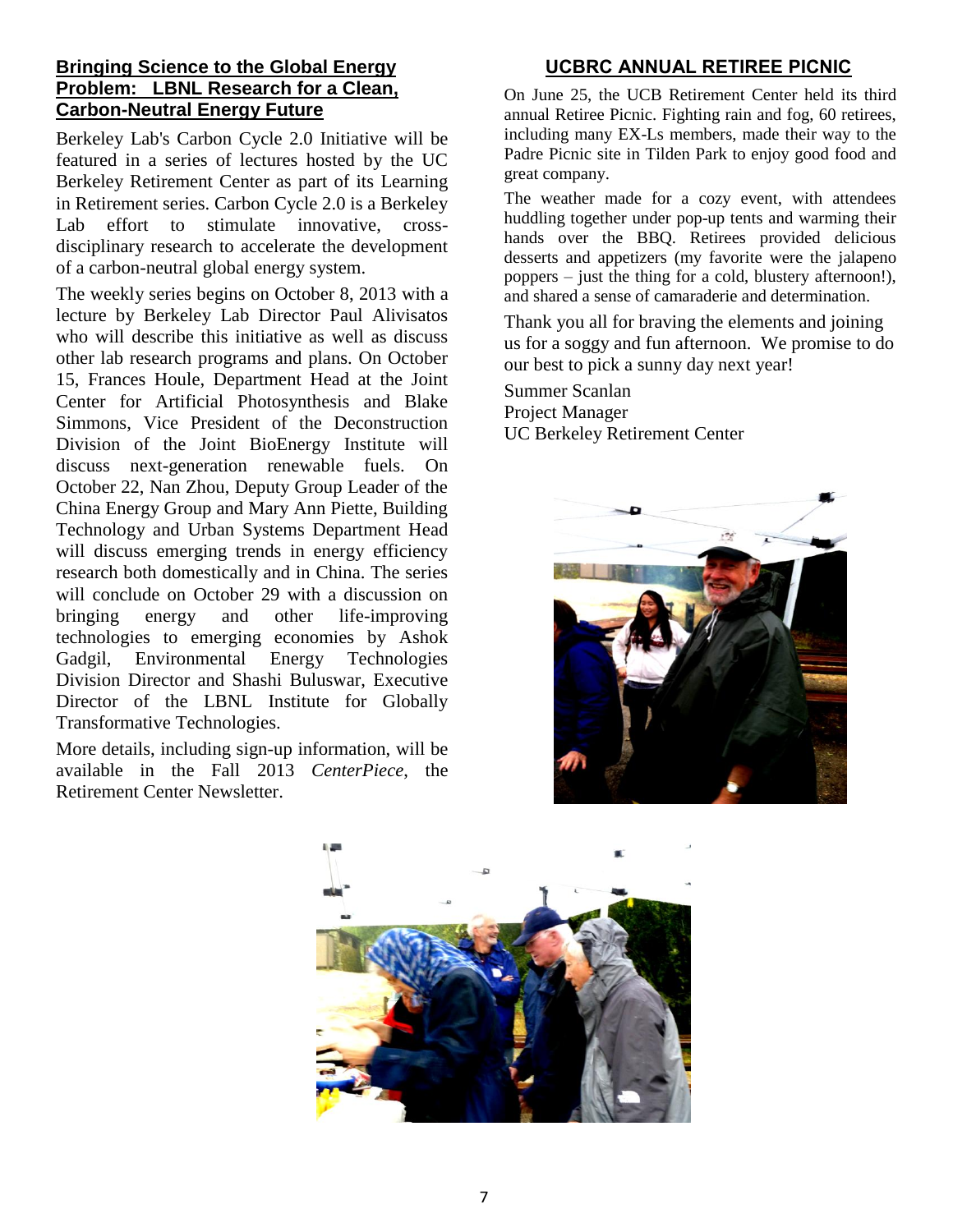# **SUMMARY OF TALK MAY 16, 2013 LUNCHEON**

#### **Speaker: Dr. Anthony D.A. Hansen, Magee Scientific Corporation Title: Combining Science With Adventure: Chasing Air Pollution to the Ends of the Earth**

Dr. Tony Hansen is a former Laboratory staff member who combines an interest in the science of air pollution with an instinct for entrepreneurship in a manner that is spectacularly successful in both arenas. He describes himself as a scientist with a variety of interests and experiences that overlap areas of scientific research, gadgetry and instrumentation, business entrepreneurship, and an attraction to discomfort. His recent presentation certainly did not disappoint in that he touched on all of the above.

The unifying theme of Tony's career is an interest in the study of atmospheric carbon. More specifically, that emitted from combustion sources in the form of black soot particles. This component of the atmospheric aerosol is emitted by a variety of major sources including power plants, automobiles and trucks, aircraft, and diesel engines of every sort. Although less publicized than the carbon dioxide emissions emphasized in most global warming discussions, black soot nevertheless might account for as much as a 40% of global warming. Tony's impact on the field of carbon research derives both from his direct research activities as well as from his invention and marketing of instruments with which to monitor black carbon.

The effects of black carbon particles as chronicled by Tony are several:

- Public health disease and death
- Climate change local, regional, and global
- Precipitation reduction of rainfall
- Visibility also reduction of sunlight for agriculture
- Damage to cultural heritage (buildings, monuments, art)

These were each elaborated upon in the bulk of the talk and illustrated with appropriate slides and graphs.

The technical content of Tony's talk was interspersed with an equal volume of interesting and amusing comments on the state of the world

together with interesting travel notes on the diverse locations where he has worked and installed his instruments. Particularly interesting was the first hand travelogue in which he could chronicle the worldwide extent of carbon pollution and contrast the level of carbon pollution among various countries. Finally, he spent a considerable amount of time describing his experiences as a frequent flier to the South Pole where he has been monitoring carbon levels for dozens of years. It was interesting to share his experiences in the forbidding environment of this remote setting.

Tony's talk was a refreshing mixture of science, human interest stories, and timely jokes that blended together to make a most interesting experience for the audience. Those of us who know him from his years with the Lab were not disappointed in his performance.



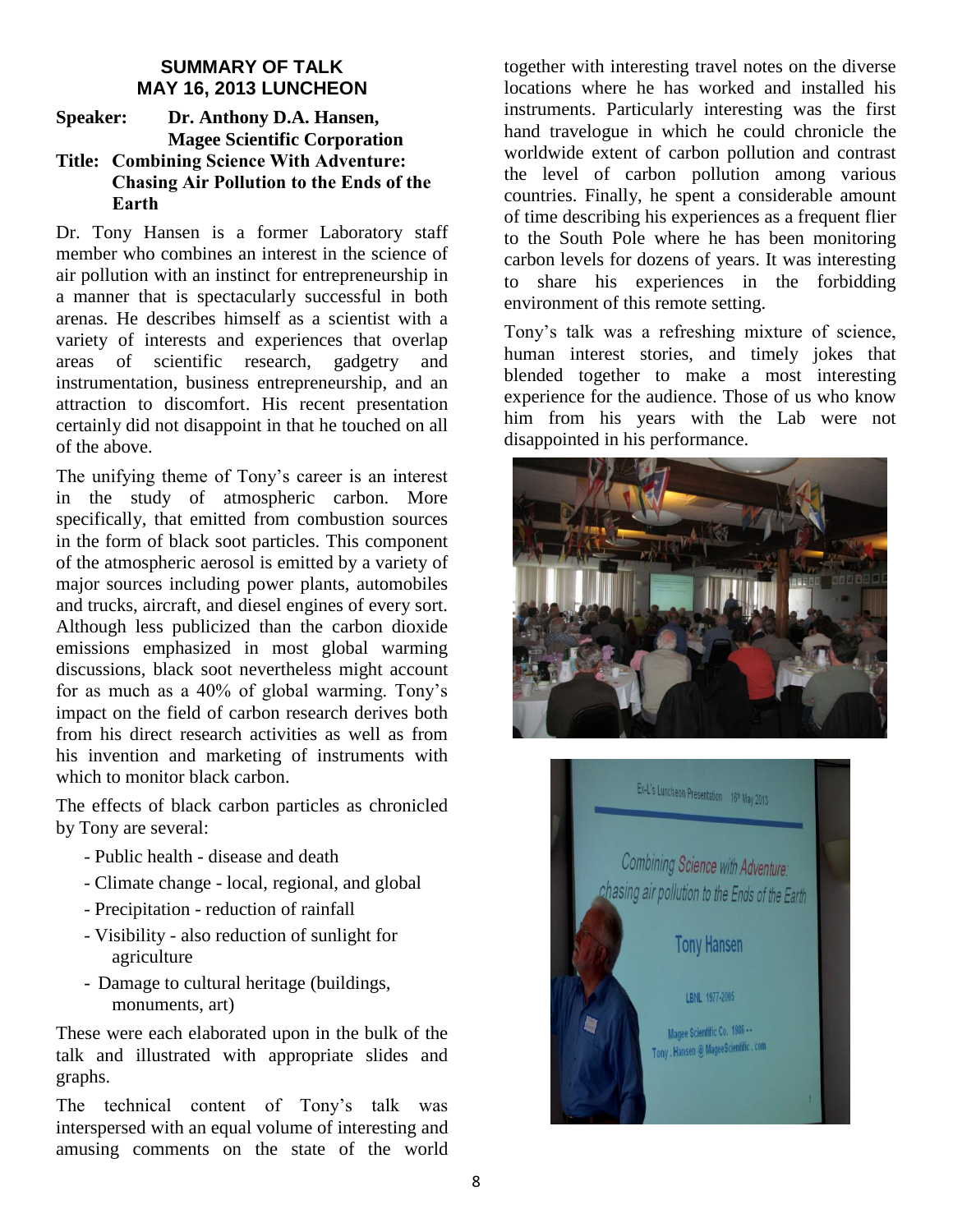# **ROSIE THE RIVETER WORLD WAR II / HOME FRONT NAT'L HISTORICAL PARK**

EX-Ls members are invited to tour both the Home Front National Historical Park (Rosie the Riveter) and the Red Oak Victory Ship in Richmond. The following is a brief description of what you will experience.

Explore and honor the efforts and sacrifices of American civilians on the World War II home front. Find out how they lived, worked and got along in Richmond, CA. Many faces, many stories, many truths weave a complex tapestry of myths and realities from this time of opportunity and loss. As the "Greatest Generation" starts to pass into history, a younger generation has rediscovered and has now begun to celebrate the accomplishments of their parents and grandparents in building Roosevelt's "Arsenal of Democracy" that provided the ships, planes and guns to win the war. Come tour the museum (see the many Rosie the Riveter posters), four films are shown about the war, how the shipyards were started, recruitment of 10,000 workers from all across the nation, and the women who worked the three shifts per day to build and launch a ship every three days.

# **VISIT THE RED OAK VICTORY SHIP**

Launched on November 9, 1944 as the SS Red Oak Victory, and commissioned as the USS Red Oak Victory (AK235) in December, 1944, the Red Oak Victory is the only vessel built by the Kaiser Shipyards in Richmond, CA that is being restored. The ship saw service in World War II, Korea and Vietnam and has the distinction of being the only ship operated by both military and civilian personnel during her career. The ship has a steep gangplank, and is not fully accessible. A Passport Stamp Station is on the Ship. The ship is located at 1337 Canal Blvd., Berth 6A not far from the Rosie the Riveter Museum.

#### **Date: Thursday, August 8, 2013 (Sign-Up Form and directions via email)**

- **Options:** 1) Tour Red Oak Victory Ship 10:00AM (for the hearty)
	- 2) Tour Rosie the Riveter Museum 1:00PM (easy access, good for all)
	- 3) Tour the Ship, break for lunch and tour the museum - 10:00AM to 3:00PM.

# **DI ROSA ESTATE AND GALLERY TOUR**

The Di Rosa is located in the Carneros Region of the Napa Valley. The Gatehouse Gallery features rotating exhibits and selections from the permanent Di Rosa collection. The Main Gallery which is the heart of the Di Rosa collection includes modern and contemporary paintings, drawings, sculpture, and photographs by well known Bay Area artists. The landscaped grounds and open space offer the visitor refuge to view a broad range of the art of Northern California in a singularly unique setting. The Napa County landmark and once the home of Rene and Veronica Di Rosa, located in a 125-year-old winery-turned residence houses hundreds of works of art.

**Date: Thursday, September 5, 2013, 10:00AM–12:00PM (Sign-Up Form via email)**

# **LAWRENCE LIVERMORE NATIONAL LABORATORY**

Tours of the Main Site offer visitors a view into some of our exciting state-of-the-art research programs and facilities. Tour stops may include: National Ignition Facility, the world's largest and most energetic laser; the National Atmospheric Release Advisory Center, and the [Center for Accelerator Mass Spectrometry.](https://cams.llnl.gov/) Main Site tours start and conclude at the Laboratory's [Discovery](https://www.llnl.gov/about/discoverycenter.html)  [Center](https://www.llnl.gov/about/discoverycenter.html) off Greenville Road in Livermore and involve extensive walking and standing. Tours are conducted on Tuesdays at 8:30 a.m. and last 3–1/2 hours. Tour participants must be at least 18 years of age. The maximum number of visitors per tour is 14.

**Date: October, 2013 8:30AM–12:00PM Need to confirm date with LLNL**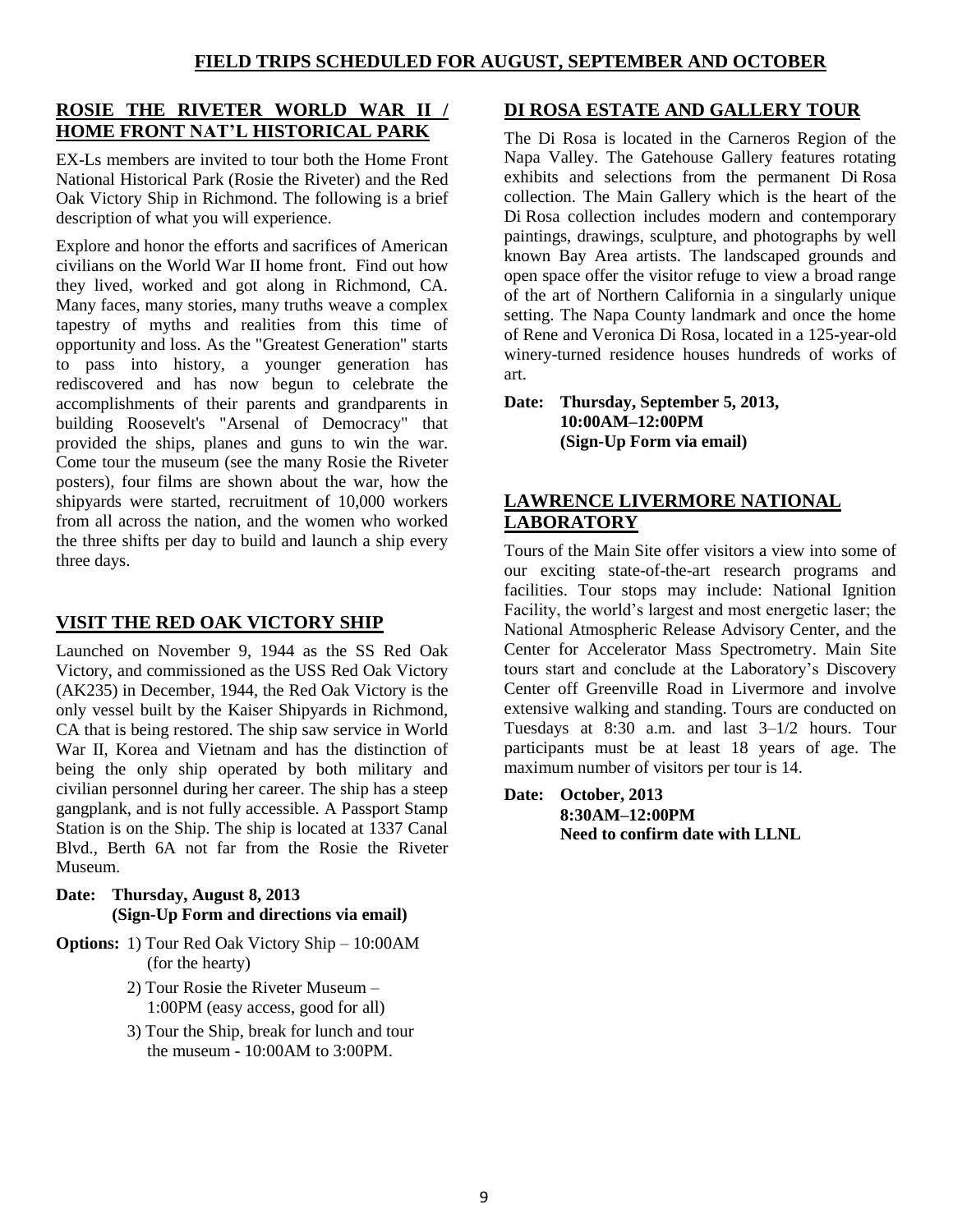# **A BLAST FROM THE PAST EX-LS RECENT TOUR TO THE BLACKHAWK AUTO MUSEUM**

On Thursday, June 27, an adventurous EX-Ls group who had signed up for a docent tour of the Blackhawk Automotive Museum in Danville, gathered at Blackhawk Plaza where the museum is located. For 25 years the elegance of the museum building has served to heighten the artistic presentation of the historically significant and extraordinary classic and collector cars ever created contained within its walls.

Blackhawk is one of the premier accessible collections in the world as many collections are private. It is also affiliated with the Smithsonian Institute and has shared many programs and exhibitions with the Institute over the years. It's sort of a 'lil Smithsonian here in our proverbial backyard.

With everyone assembled and eager to begin, we met our docent guide George Beck (retired LLNL engineer) in the lobby where he gave a brief talk about the museum and what we would be experiencing once we entered the darkened cavern beyond him. As we entered the museum with George, who spoke with such reverence and fondness about the vehicles, we were virtually transported back in time to witness automotive history with technical and design solutions to the ever-challenging obstacle of creating beauty with performance.

In the one of a kind category was a 1963 Ford Thunderbird "Italian" concept car. This sleek, red beauty was designed and built by an outsourcing contractor and featured design cues that were nonexistent in the US during its time of production. Most Ford concept cars were sent to the crusher after their world tours but this one was rescued by actor Dale Robertson and four decades later, January 2006, it was sold and restored to its original specifications and then resold to the museum where it greeted us as we entered the gallery on the first floor.

Another one of a kind auto was the 1926 45hp Barker bodied Daimler all weather tourer paneled out of nickel and equipped with boa constrictorshaped horns where the snake's tongue projects when the horn blows. Originally commissioned for the 23-year-old Maharajah of Rewa, it was used for

tiger hunting and it was reputedly carried out of the Indian jungle on 4 elephants after its discovery in the 1970s and had only covered 3,900 miles when discovered. George, using his laser pointer, directed our attention to the only dent on an auto in the entire museum!

On the second floor lobby was a replica of an 1886 Benz Patent Motorwagen, widely regarded as the first self-propelled vehicle, which reportedly was financed by his wife, Bertha, but patented to Karl Benz, as women were not allowed to hold patents in those days. Bertha, two years later, decided to publicize the Motorwagen by driving it with her two sons from Mannheim, Germany to her maternal hometown of Pforzheim and back for a total of 121 miles to demonstrate its feasibility as a means to travel long distances and thus making the journey the first long-distance automobile road trip. Acting as the mechanic she cleaned the carburetor with her hatpin and used a garter to insulate a wire. During a refueling stop at a local pharmacy she asked a shoemaker to nail leather on the brake blocks as they had worn down, appearing to have invented brake lining on the way.

A group photo of EX-Ls was taken next to a racing and touring 1924 Hispano-Suiza Model H6C, Dubonnet Tulipwood treasure. An aviation company was commissioned to build a lightweight body forming a frame of wooden ribs, which were covered with wooden veneer. Strips of tulipwood were fastened to the veneer with thousands of brass rivets, sealed, sanded and varnished having a body weight of approximately 160 pounds and a 46 gallon gas tank added for long distance racing. Dubonnet entered the 1924 Targa Florio race held in the mountains of Sicily near Palermo which was 268 miles in three laps with multiple hairpin curves on perilous mountain roads rising to an altitude of 1,970 feet from sea level where severe changes in weather frequently occurred. He finished  $6<sup>th</sup>$  in the grueling event without a body failure and drove the car home to Naples afterward.

These are only four of the over 90 cars with the names of Porsche, Ferrari, Maserati, Alfa Romeo, Cadillac, Corvette and many more, familiar or not, as individual works of rolling art, each with a story that captured our imagination as we walked around these irreplaceable cars. All the automobiles in the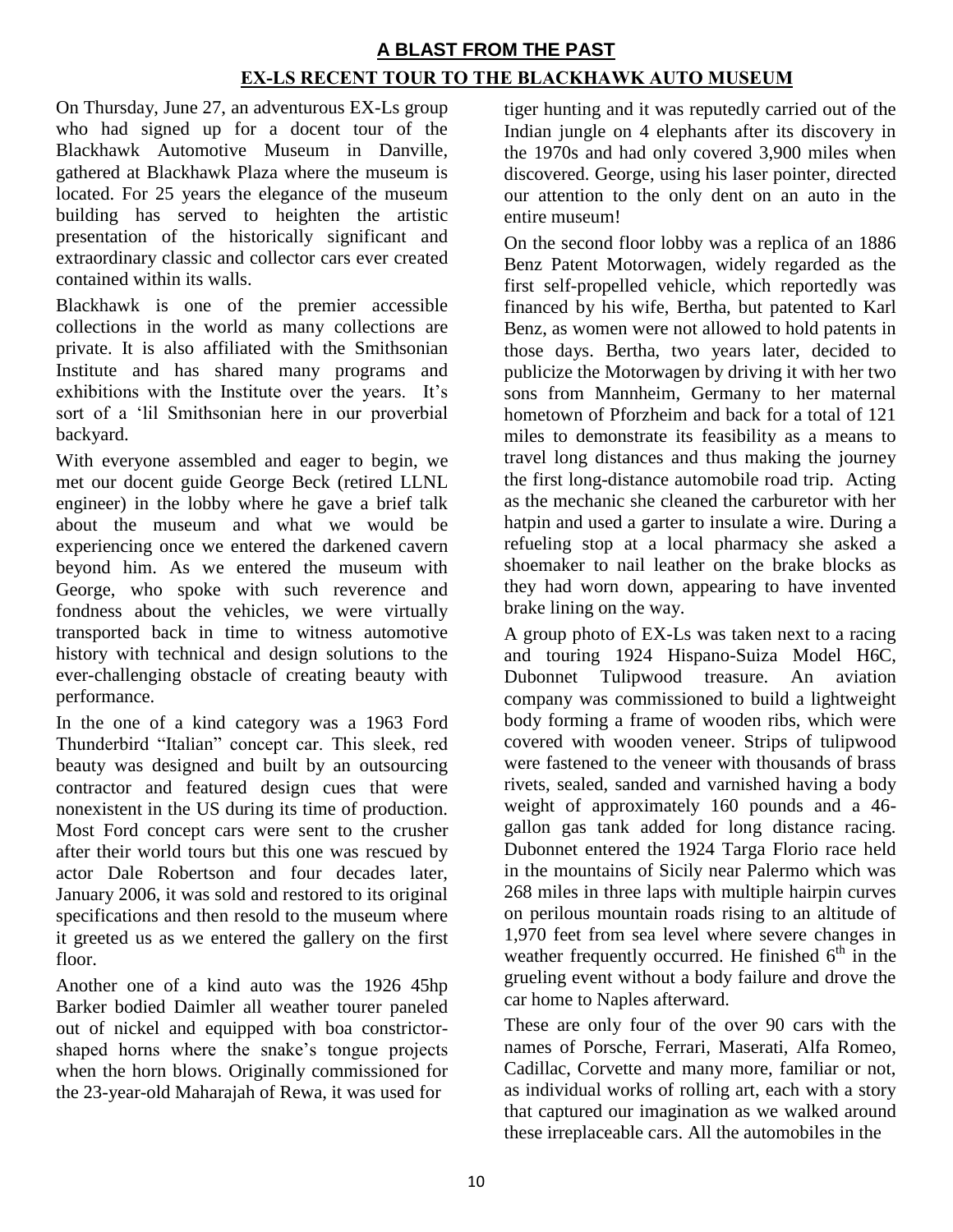museum have been restored to original specifications or kept in original mint condition. To be in the presence of vehicles with such histories and noble stature is indeed an incredible experience and I am sure that was felt by everyone as we strolled about.

The ambiance of the museum with its high ceilings, black walls, the gallery floors highly polished black granite and well-directed stage lighting dramatizes the beauty and artistry of each automobile. The classic autos sit majestically behind velvet ropes on the highly polished marble surface as if they also wish to partake in the beauty of their own reflection.

George graciously offered to extend the tour beyond the usual time as our group was very attentive and we continued on for another half hour but as lunch beckoned and feet tired the official tour concluded with its members off to various activities. A group went to lunch at The Prickly Pear Cantina and while sitting outdoors in the pleasant shade enjoyed chatting about our lives at the 'Lab'. After lunch some returned to Berkeley and others went back to the museum to see the exhibit "Roadside Relics: Ephemera from the Recent Past" highlighting Gas Pumps and American Jukeboxes from the heyday of the jukebox in the 1940s and 1950s. I think I can safely speak for the group and say that it had been an interesting, educational day and that everyone enjoyed our visit to Blackhawk.

Perchance this information will suffice as a 'trailer' (pun intended) to entice you to visit or revisit these wonderful historically significant and artistically inspired automobiles. Who knows, maybe on the next visit one of these beauties will have a key forgotten and a 'Rolling Sculpture' could be borrowed to travel that road east to the Nevada border.

Photos taken by participants can be seen on: <http://www.picasaweb.google.com/EXLpics>

Sandy Stewart, Assistant to Activities Coordinator





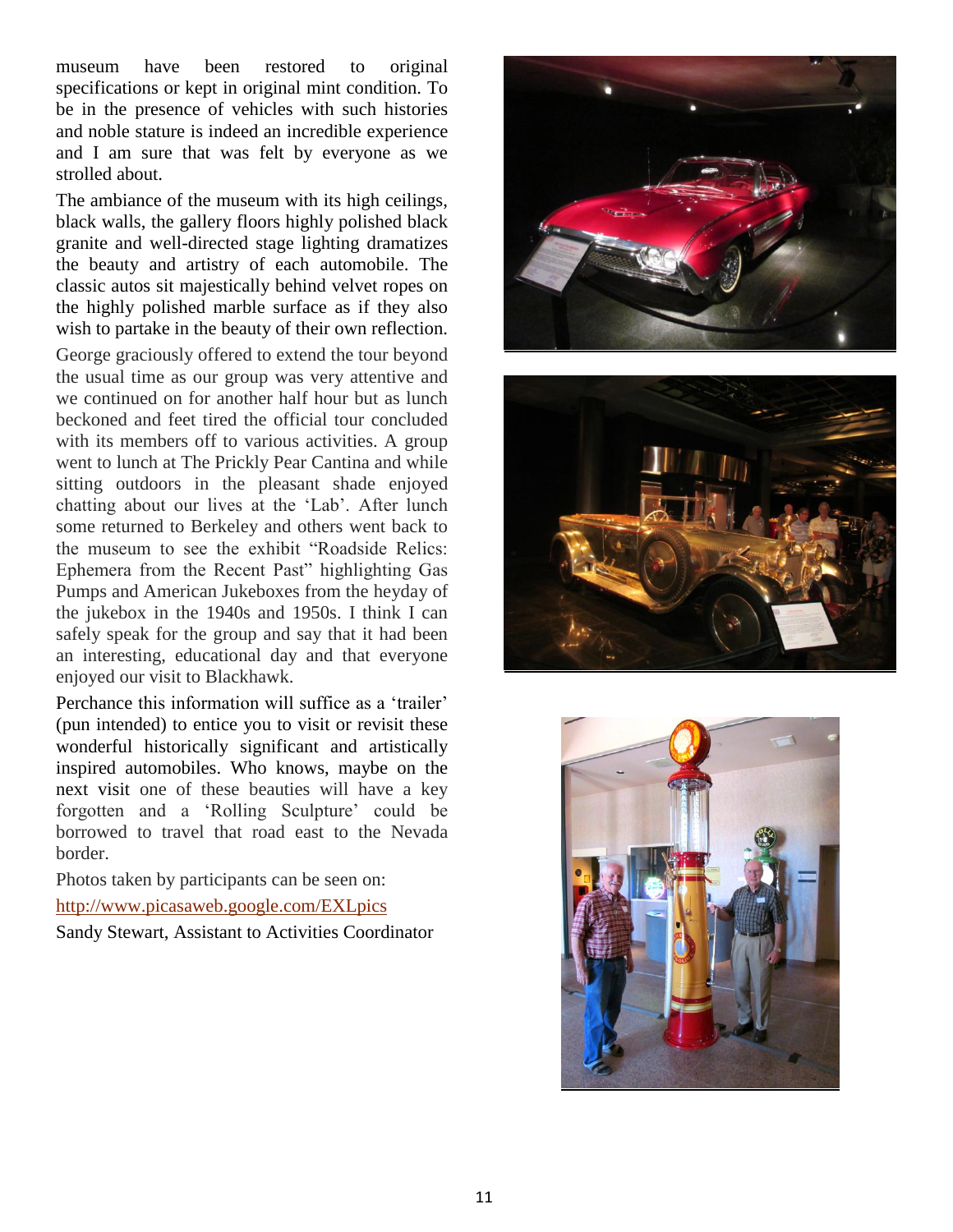# **GUEST LIST – MAY 16, 2013 LUNCHEON**

Carol Adams Regine & Larry Goth-Goldstein Nancy & Vic Montoya John Girman

Maxine Adams **Rick Gough** Rick Gough Robert (Bob) Mortiboy Richard Baker **Donald & Becky Grether** Rollie Otto Paul Banchero James Haley Richard Pehl Edward Bennett **Ingeborg Henle** Fred Perry Eugene & Myrna Binnall Egon Hoyer Conway Peterson Kay Bristol **Ron & Marijean Huesman** Martin Pollard Jerry Bucher Joe & Janean Jaklevic Patti Powers-Risius Geores Buttner **Vicky** Jared Mike Press Ed Chubak Kathy Jarrett Clay Sealy Patrick Cullinane **David Johnson** Andy Sessler Eleanor Dahl John & Ann Kadyk Richard Sextro Diane D'Aoust Matt Kotowski Brenda Shank Janis & Ned Dairiki Almon (Bud) Larsh Robbie & Mary Smits Ray Dod John & Barbara Lax Dave & Sally Stevens Andy DuBois Branko & Ana Leskovar Sandy Stewart Bill Dumbleton Donald Malone William (Bill) Thur David Edgar Douglas McWilliams Isaac Turiel Trudy Forte **L. Menchaca** L. Menchaca Louise Vogelsberg William (Bill) Gilbert **Donald & Bertha Miller** Allan Zalkin

Tony Hansen, Guest Speaker Raffle Winners: Ed Chubak, John Kadyk, Lara Gundel

# **Why I Joined Watergate at Ashby Village – Eleanor C.Dahl**

The concept of a Village began in 2001 with a group of women in the Beacon Hill area of Boston. They realized, as they were aging, that they could no longer do such things as: replace a light bulb. Hence, the idea of younger Volunteers providing these services for older people. In addition, it gives one a sense of community. Ashby Village started in 2010 and is one of the more than 100 Villages throughout the nation. Watergate at Ashby Village started in 2012.

◢

Some of the categories, provided by the volunteers, available through the Village are: transportation for Dr. appointments, MedPal (who serve as a driver and a person to take notes at the Dr. appointment many of whom are retired medical professionals), grocery shopping, errands, Ashby Village events and activities, book donations, minor household repairs (such as replacing a light bulb, light gardening, light pet care), cultural, social, and educational events and gatherings, and referrals to paid service providers, etc.

The people who provide these services are all Volunteers. Volunteers go through a rigorous process that includes: completing an application,

th a interviewing at Ashby Village in Berkeley on Durant Avenue, providing personal references, etc. They also have a-one-half day training at the office. For some services, they receive additional training.

> At Watergate, we have monthly lectures on current subjects, book club, potluck dinners, and in the fall, we will have new activities. We have about 25 members who are becoming a community within a broader community here at Watergate. At Watergate, we have Volunteers who are drivers and MedPals.

> I was among the first to join in September of 2012. Their programs looked as though it would be useful for me, since I was recently widowed and do not have a car. For me, it has been a wonderful program. I have used it mainly for medical purposes but also for transportation to a printer, furniture shopping, concert, Memorial, etc. I would encourage anyone who has a need for such help to join the Village.

> For further information, visit [www.ashbyvillage.org](http://www.ashbyvillage.org/) or call the office at 510-204-9200. For Watergate people, contact Tobey Klein at 510-653-4205 or Sam Foushee at 510-658-4915.